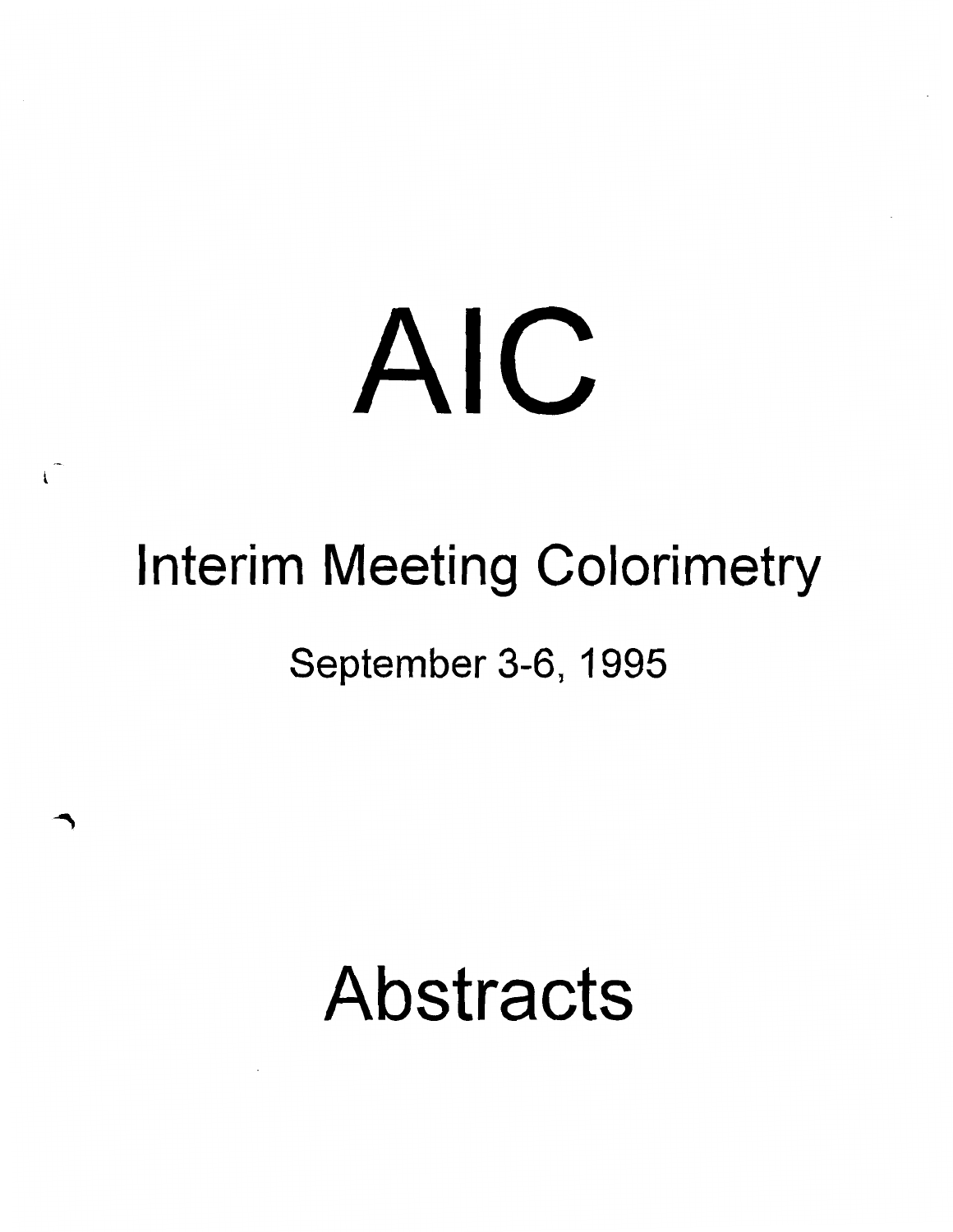# Fred Simon:

What's new in material color standard

Material color standards have an important place in the scheme of color technology to provide a means for checking the validity of instruments, scaling visual estimate, and to provide a transfer mechanism for measurements made under different conditions. Although many color measurement instruments have been improved over the last several years both for precision and accuracy, the need continues for stable standards to be used to verfify the data that are obtained even under the most ideal conditions. Furthermore, there is a continuing requirement for insuring the reliability of the data obtained frome one time to another.Material standards are available for color and appearance characteristics that can be measured. The most common standards are the color standards made as ceramic, plastic, or vetreous enamel plaques. These are complemented by glass filters which are used when transmission measurements can be made. Fluorescent white and chromatic standards have an important role in calibration of instruments for measurement and visual comparison of fluorescent materials. Haze and translucent standards provide scaling for materials which may not be colored but such appearance characteristics closely interact with color. By definition, color standards for reflection measurement are stable, fairly rugged, and cleanable (or renewable). However, there are several caveats in selection of ideal standards. Matte surface materials are preferred as transfer standards. Since the surface of a matte standard can be altered during continues use, its protection is important to maintain fidelity. A holder that recesses the measurement plane slightly below the mounting on the instrument is helpful. Another problem arises with respect to translucent blurring, especially with white reference materials. The spectral characteristics of most orange, red, and yellow materials change with temperature so precautions must be taken to avoid unreliable data. These problems will be discussed to illustrate possible solutions that make material standards more reliable.

Dietrich Gundlach:

Excitation and weighting of fluorescence in colorimetry

The excitation and weighting of the fluorescence of a luminescent surface colour depends on the spectral power distribution of the illuminant for which the colorimetric results are wanted. In practical colorimetriy the illuminant of the colorimeter or spectrometer will significantly differ from that of the wanted illuminant and over - or under excitation and over - or under weighting of the fluorescence will occur. Generally these deviations cannot be completely corrected minimized. A recipe for managing this problem will be discussed.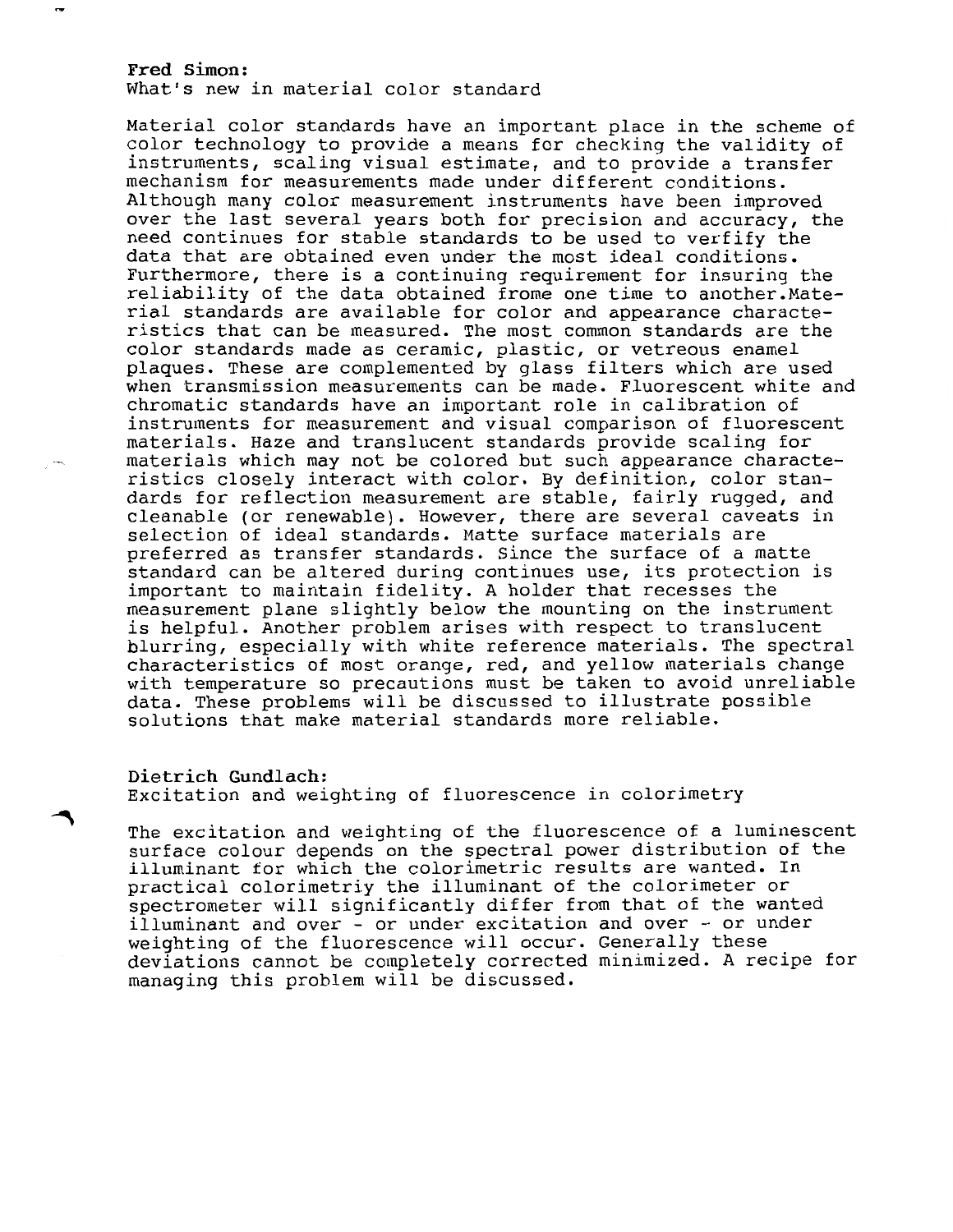# Rolf Griesser:

 $\cdot$   $\sim$ 

CIE whiteness and tint: possible improvements

To introduce some measure of standardization in the face of the endless variety of whiteness formulas being used, the CIE proposed in 1986 a whiteness and a tint formula for practical trials. The formulas in question were simplified derivatives of those used in the Ganz/Griesser method. The difference is that the CIE proposes fixed formula parameters and recommends the formulas only for relative assessments valid just for measurements with a single instrument at a given time and without reference to a white scale. Use of the two formulas is restriced to samples differing not too widely in tint and fluorescence. The measurements must be performed on the same instrument at about the same time. With these restrictions the formulas yield relative, not absolute, white assessments reportedly adequate for commercial use in many cases. The measuring instruments must have sample illumination resembling daylight. Assessment with the formulas is appreciably improved if the sample illumination is stabilized and fitted as close as possible to a desired standard illuminant, as with the Gärtner/Griesser UV adjustment device. The samples to be compared then do not need to be measured at the same time. It also greatly improves the matching of different measuring instruments, though only for whiteness. The tint values can only be satisfactorily matched by instrument-specific calculation of the formula parameters as practised in the Ganz/Griesser method. The CIE method can be upgraded and markedly extended in scope by incorporating components of this new procedure, as suggested in the present paper. The representative numerical data used in the calculations enable computer programs based on them to be checked for errors.

# David Burns, N.L. Johnson:

The correlation of measured spectral radiance of fluorescent and non-fluorescent materials to perceived conspicuity under natural lighting

It is well known that the visibility and conspicuity of fluorescent materials increases under low ambient lighting conditions. The extent to which this phenomena is based on the physical reflectance and emission properties of the materials is not well documented. This paper reports the physical measurement of several fluorescent and non-fluorescent colored materials under vary-<br>ing and decreasing natural light levels, then relates these and decreasing natural light levels, then relates these photometric measurements to perceived visibility and conspicuity. A series of field measurements were made using a telespectroradiometer. Analysis is presented using the conventional CIE system. The results show the measured luminance ratio between fluorescent and non-fluorescent colors does increase under the low light conditions encountered a twilight and under heavily overcast skies. This relative increase in the luminance of the f luorescent materials correlates with the increased conspicuity of these materials.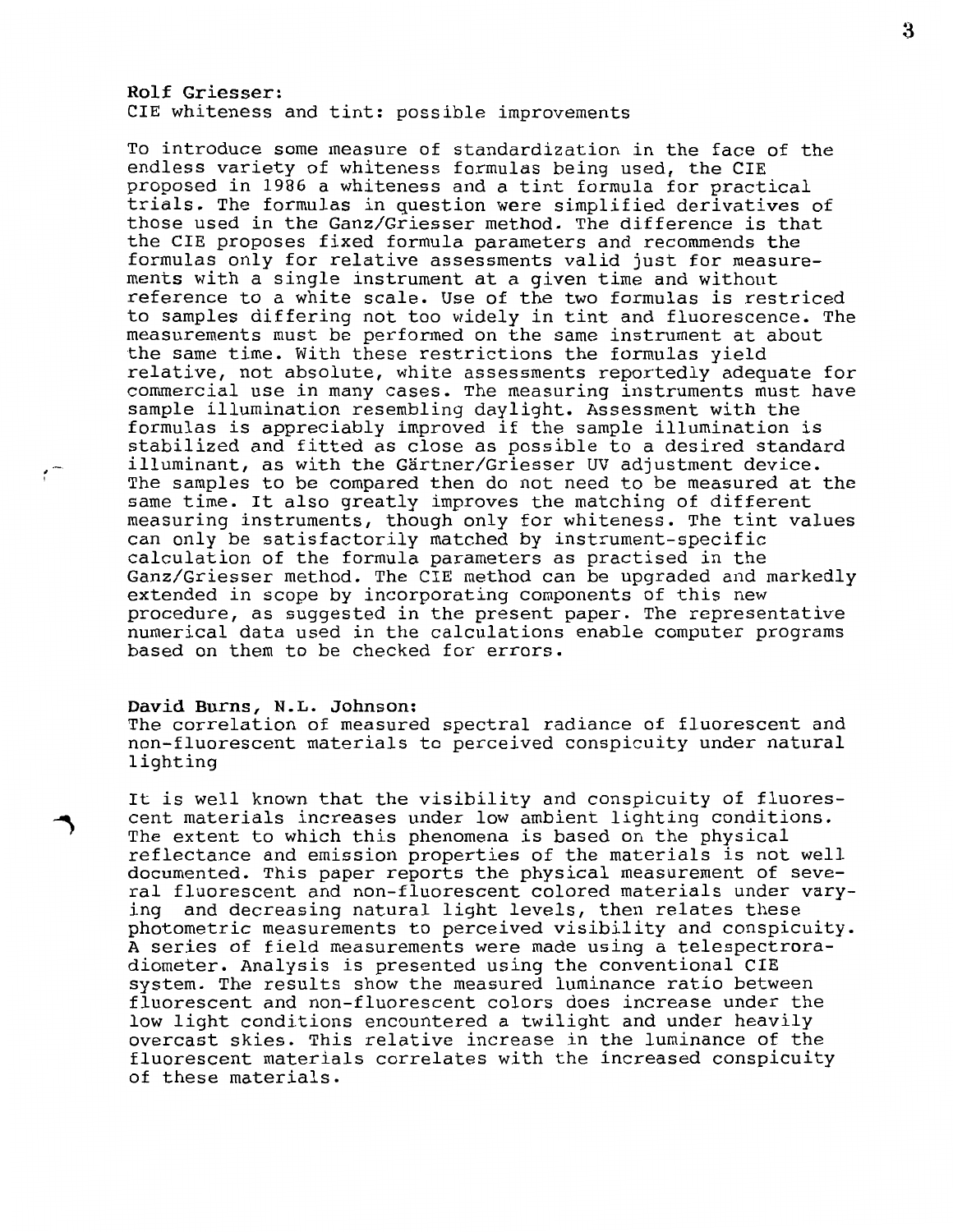# Ramsey Saunders, R. DeFour:

Spectral and colorimetric properties of the light emitted by the dorsal bioluminescent organs by Phyroporus pellucens

The light-emitting organs on the top of the head of the click beetle (Phyrophorus pellucens) were stimulated mechanically as well as electrically. Light emitted was taken via a glass-fibre transformer to the entrance slit of a Zeiss grating monochromator and the output measured with a photomultiplier (RCA4832) in conjunction with a digital multimeter. The RCA4832 has a flat spectral response in the visible range, thus the output at each wavelength is directly proportional to the source (organ) output. The chromaticity coordinates  $(x,y,z)$  of the light output were compared with those of the spectral absorption of leaf pigments using standard techniques. When the chromaticity coordinates of the light output were compared with those of the leaf pigments, it was found they lie on opposite sides of the white point. This indicates that little of the light produced by this nocturnal animal is absorbed by leaves. Most of the light is reflected. This in turn suggests that light emitted by the bioluminescing organs is used for vision. In future work the spectral response of isolated visual neurons of the anmimal will be compared with the spectral properties of the light emitted.

## Thomas Kremer:

Deuteranomalous opponent color vision under consideration of the Abney-effect

The usual characterisation of anomalous trichromats is based on colour matches. The perceptual criterion 'indistinguishably equal' reveals the qualities of colour vision only to a limited extent. The application of the perceptual criteria 'neither blue nor yellow', 'neither green nor red' and 'heterochromatically equally bright' allows a more complete description of the perceptual qualities of trichromatic vision. The colour vision of a deuteranomalous observer was investigated with the help of the above mentioned four perceptual criteria using a visual Guild-Bechstein tristimulus colorimeter. The results permitted the establishment of a three-dimensional opponent-colour space and thus the definition of transformation equations from spectral colour matching functions to opponent spectral colour functions. Nonlinearities within the meaning of the Abney effect were considered by piecewise linearisations, each applied for a certain range of wavelengths. By means of the established special deuteranomalous opponent-colour space a colour stimulus can be characterized according to blue-yellow chrominance, green-red chrominance and luminance. Middle and long wavelength colour matching function are shifted to longer wavelengths compared to a normal trichromat.

Jack A. Ladson: Colorimetric data comparison of bench-top and portable instruments

Users of color measuring instruments all desire essentially almost identical results whether measurements are made in the laboratory or the production line, or between distant facilities. This capability is now available. BYK-Gardner USA manufactures color measuring instruments that provide the desired reproduci-

 $\mathcal{C}$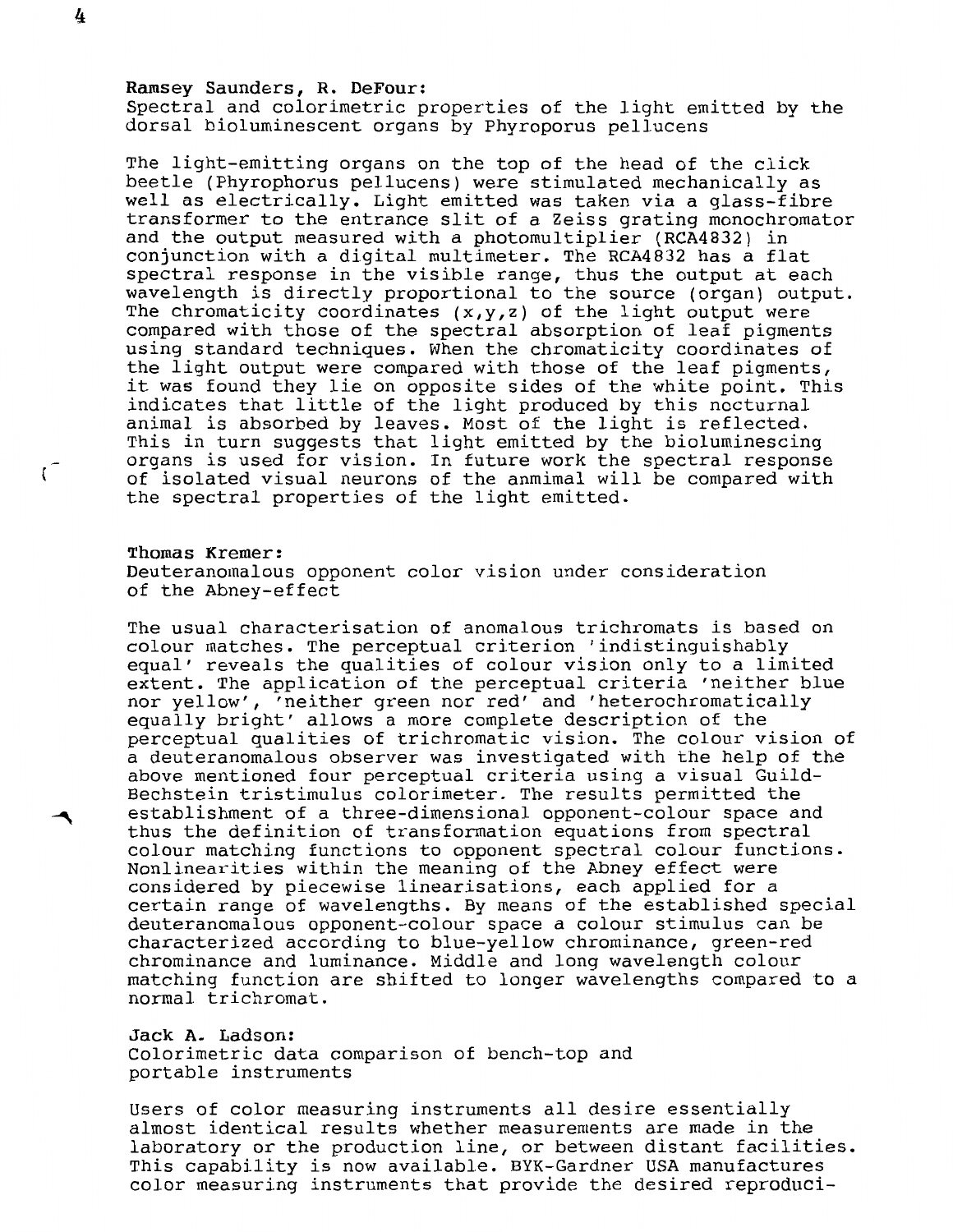bility of data from precision bench-top units and from less expensive protable instruments. Instrumental differences have been minimized between the precision bench-top units and their smaller, less expensive counterparts by perfecting the reproducibility obtained from portable instruments, such as BYK-Gardner's handy-color. Data obtained from these instruments now permit direct comparision of data from bench top laboratory reference instruments such as BYK-Gardner's color-view. When needed, data from each type of instrument, portable or bench-top, can be used to make important color decisions. In addition, colorimetric data can be transmitted electronically to permit comparison of inter-factory results.

Boris Sluban, D. Golob, St. Jeler: A practical test of the equilibrate color matching

 $\mathfrak{c}$ <sup>-</sup>

The paper describes a practical effect of the "equilibrate" strategy of colour match prediction on textiles. In cases when a given standard, using the usual single-illuminant matching strategy, can not be matched non-metamerically by the colorants available, the "equilibrate" matching strategy tries to produce a more acceptable match by balancing the colour differences under several different illuminants. The compariosn of metamerism of textile sample produced by both strategies is included.

Wilhelm H. Kettler, J.Spehl, M. Kolk, M. Wölker: Color recipe prediction by artificial neural networks

Conventional 2-flux theory of Kubelka and Munk exploited for computer colorant formulation exhibits deficiencies in certain areas of coloration warranting an alternative approach. Significant improvements of the model cannot be achieved without diving deeply into radiative transfer theory. An alternate approach avoiding such mathematical complexities is offered by recent developments in the field of artificial neural networks. Adopting a multilayer feedforward network model several nets of different topologies have been trained by means of Kubelka/Munk equation for reflexion of opaque diffusers and experimentally determined optical material parameters of a vendible automotive repairing system. In contrast to previous investigations calculations have been performed in reflexion and not in color space, and the number of colorants have been extended considerably. Elaborate analysis of the results utilizing different strategies for pattern generation clearly demonstrates that feedforward networks can be successfully trained to small colorant sortiment  $(n \leq 5)$ while the training error deteriorates considerably with increasing number of colorant components (n>S).

Peter Glatz, S. Kurz: A training concept in color science for the graphic arts and industry

The Graphie Arts and Industry are different from other color processing industries because there no saturation of products is needed. An increasing number of applications includes color measurement and color formulation systems. The market for measurement equipment, color control and color matching grows although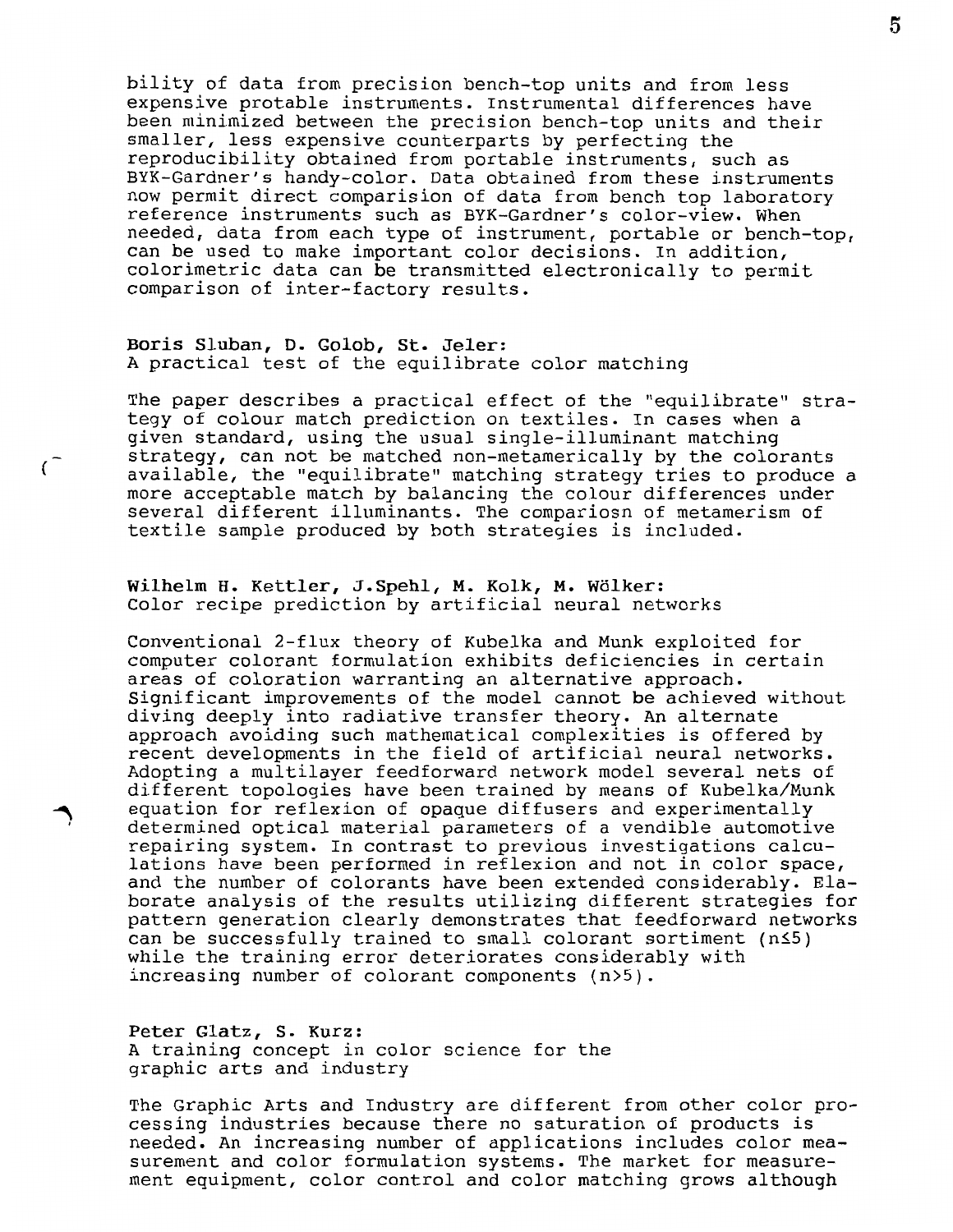an equally growing number of suppliers eompetes for their market share. A few rules of the game must be respected in order to offer products to the Graphic Arts. One of the specialities of Graphie Arts is its prominent need of training ineluding basie information, produet training and applieation in favour of a meaningful and profitable use of colorimetry. A few examples will illustrate the application progress achieved in the last 5 years. However, we should also inform to what extent the application has to overcome contradictory situations. Examples are by comparing the results of the supplying industries (paper, plastics, pigments, inks) to Graphic Arts. The offset printing technology that mainly dominated the European Grahie Industry has been able to set outstanding standards in densitometry. Densitometry is rarely applicable to other printing technologies (for example flexo, gravure, sreen). This is one of the reasons for offering a broad range of traning services in spectrophotometry, color tolerances and ink formulation.

# Hermann Pelshenke:

Colorimetry - strained relations between a modern quality management based on ISO 9000 and an every day job in a test lab.

In a modern quality management properties and quality marks must be measurable in order to describe them quantitatively. This is also valid for the quality mark COLOR. Having good experience in instrumentation for color measurement over the past 20 years I can say ISO 9000 is practicable. However even in 1995 we are aware that we are still distant from this quality objective. Often priority is given to subjective visual judges instead of results being based on objective color measurements with a good colorimeter. This is especially true for metallic and perlescent paints. Interacterions between objective measurement and subjectively influenced physiologically as well as psychologically affected judgements will be shown in this paper. An explanation and an outlook will be given.

# Norb L. Johnson:

Measuring the nighttime color of retroreflective materials

The measurement of the nighttime color of retroreflective materials has advanced in recent years as new instrumentation has become available. Both industry and national laboratories have developed techniques giving repeatable results. This presentation discusses the basic principles used in the measurement of the spectral coefficient of retroreflection and the alternative filter methods. These are the basis for the eolorimetric calculations of the nighttime color appearance of retroreflective materials and devices. The use of modern telespectroradiomter system is described. An exploration of the benefits of alternate laboratory illuminating sources such as projection Xenon lamp system is covered. These systems can increase the energy available while still maintaining the strict geometric restrictions of the retroreflection geometry. Repeatability and reproducibility results of some of the laboratories participating in an international intercomparison are displayed. The relationship

*(*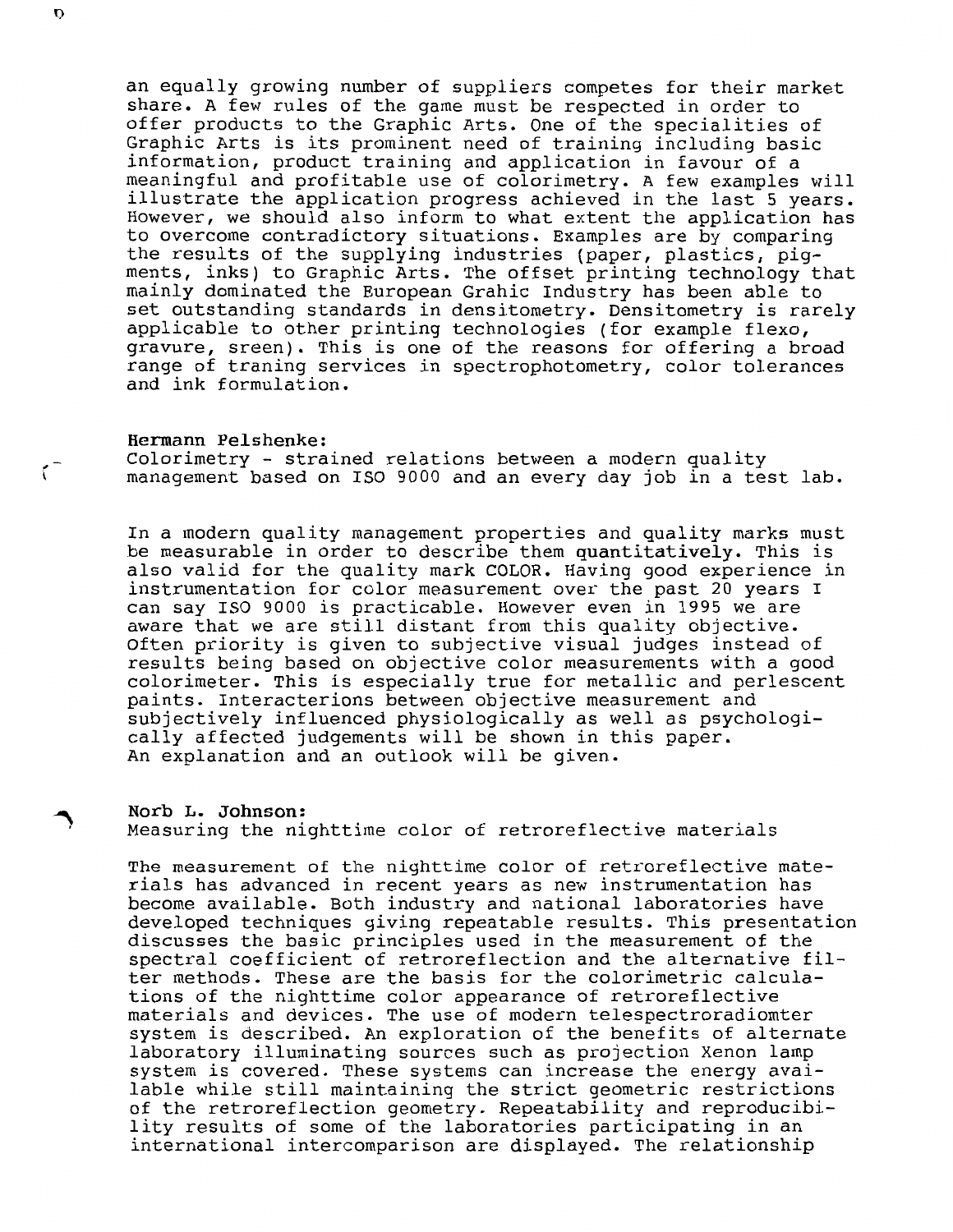between daytime and nighttime conditions is described. The inf luence of the spectral outpsuts of HID lamps on chromaticity are plotted. Examples of the relation of calculated nighttime chromaticity to experimental visual observations are presented for some materials. The presentation will show that measurement techniques are improving and that specification of color at night is now realistic.

# Friedhelm Brücker:

 $\cdot$   $\overline{\cdot}$ 

Colour measurement and quality control on coloured liquids in the chemical industry

In many fields of the chemical industry, especially for tensides and glycols, colour assessment is still carried out by visual comparison of the product with the relevant colour standards although as early as 1931 the DIN 5033 laid down the basis for objective colour measurment. The new DIN 53 995 as well as CEN 61557 define the colour measurement on transparent liquids as a substitute for visual colour measurement (e.g. Iodine DIN 6172, Hazen DIN ISO 6271, Gardner DIN ISO 4630 or Lovibond<sup>R</sup>-yellow/red values). The colour measuring instruments LICO 200, Liquid Tester LTM 1 and LICO 50 of Dr. Bruno Lange GmbH combine the objective colour measurement according to these DIN methods with the also objective measurement by conventional visual colour numbers. Obsolete colour systems and visual colour assessment do not longer satisfy today's demands for an objective quality assurance systems. The combination of simplified modern measuring technology and visual colour systems has paved the way for a uniform colour measuring system. LICO 200, Liquid Tester LTM 1 and LICO 50 measure the colours of transparent products in accordance with international standards and therefore make the result an objective test criterium. Being tested with certified test media, these systems are an optimum basis of a quality system as defined by DIN/ISO 9000-9004.

# David Alston, R. Feld:

Camera colorimetry, new instrumentation for appearance and spatial color

Most reflectance color measurements are made with Colorimeters or Spectrophotometers. These instruments view the sample as an integrated area, providing a single color measurement which represents the entire viewing area. While this is an acceptable procedure for samples that are intended to be a solid color, it will not be representative of samples that have a pattern. Samples like that must be measured with an Instrument, that can maintain the spatial nature of the area as well as the color. The only type of device that can accomplish a spatial color measurement is a color camera. The lecture will tell about "The positive attributes of a camera" as well as about "Important considerations when using a camera". It will discuss the question "Why use a color camera" and will give some examples for "Industrial uses of a color camera". At the end of the lecture an example of "Current camera technology" offered by the C.A.T./CAMS Camera System will be given. In this section it will be looked into items like illumination, measurement accuracy, repeatability, inter-system agreement, calibration and possible image sizes.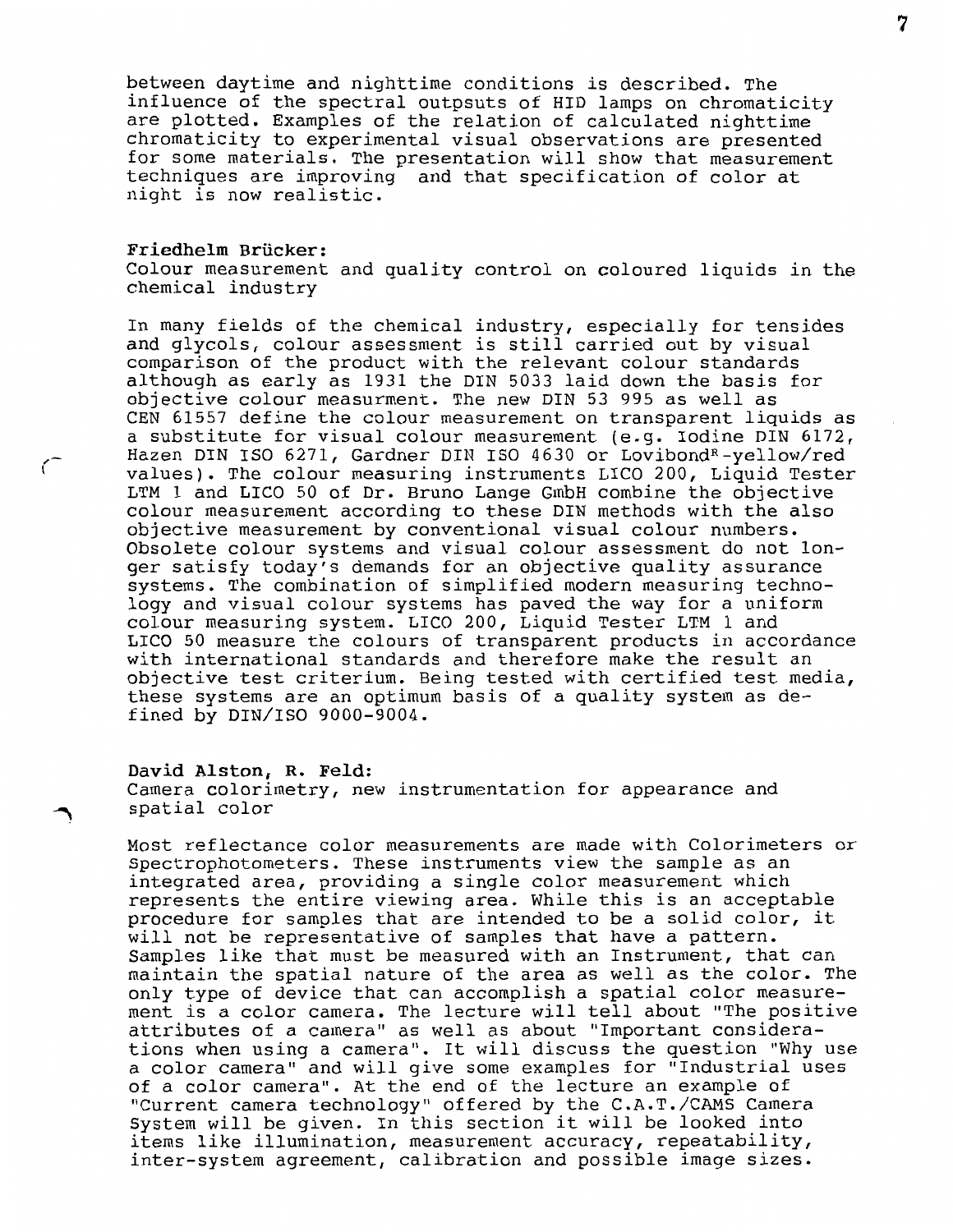# James T. DeGroff: Developments in color instrument design utilizing LED technology

Color measuring instruments are becoming a necessary requirement to control the color of a wide range of industrial products. The high cost of color instruments has prevented many companies from standardizing on color instruments as a gauge for all color operations. The development of a low cost instrument that is truly portable, that can be used on the factory floor as an aid to start up and monitor the production process, gather color data for later statistical analysis and yet be cost effective and tough enough to live in the production environment ist the subject of this paper. Light Emitting Diodes (LED) are a low cost, long life, stable light source which are available in the visual spectrum in wide band ranges (Blue, Green, Yellow, Orange, Red, etc.). Attempts have been made to design and build practical color measuring devices in the past with LED, but normally they have been limited to the Orange or Red range because of the low energy output of the Green and Blue LED and instability to thermal change. This paper will detail the design and development of a low cost practical LED based full spectral color analyzer and present data showing the integration of spectral sampling to calculation of accurate tristimulus (X, Y, Z) simulations and presentation of the device with output of colorimetric data results in a rugged portable instruments suitable to meet the color measurement requirements in plastics, painted surfaced materials, textiles, foods, paper and printed materials.

# Tasso Bäurle:

DIN-Standardization of metallic and perlescent colors

In the presentation the tests and results are shown, which have been made by the DIN standardization committee FNF 24 "color tolerances in the car-painting industry" for the determination of the color tolerances for metallic and pearl colors.

Allan Rodriguez, L. Steenhoek:<br>Measurement of metallic & pearlescent colors

ASTM Task Group E-12.03.02 has been studying the goniochromatic effects of metallic and pearlescent colors in order to standardize their color measurement. This is a brief status report of thas committee's work, emphasizing experimental results to-date. Working Groups cover various aspects of the problem: (1) Terminology (2) Instrument Specification and Calibration (3) Pearlescent Colors (4) Experiments on goniophotometric behavior of metallics (5) Color Tolerancing Experiments. The group has prepared a variety of metallic color dif ference pairs differing in flake size, pigment content, panel preparation, etc. Observations under a wide range of viewing geometries have been analyzed indicating which angles are important for different effects in these colors. In studying color tolerancing, observers have made pass/fail judgments an increasing color differences shown to them in random order. Observations were under customary viewing conditions through a range of aspecular angles, as well as at  $15^{\circ}$ ,  $25^{\circ}$ ,  $45^{\circ}$ ,  $70^{\circ}$ , and  $110^{\circ}$ , available in

*r*  '

'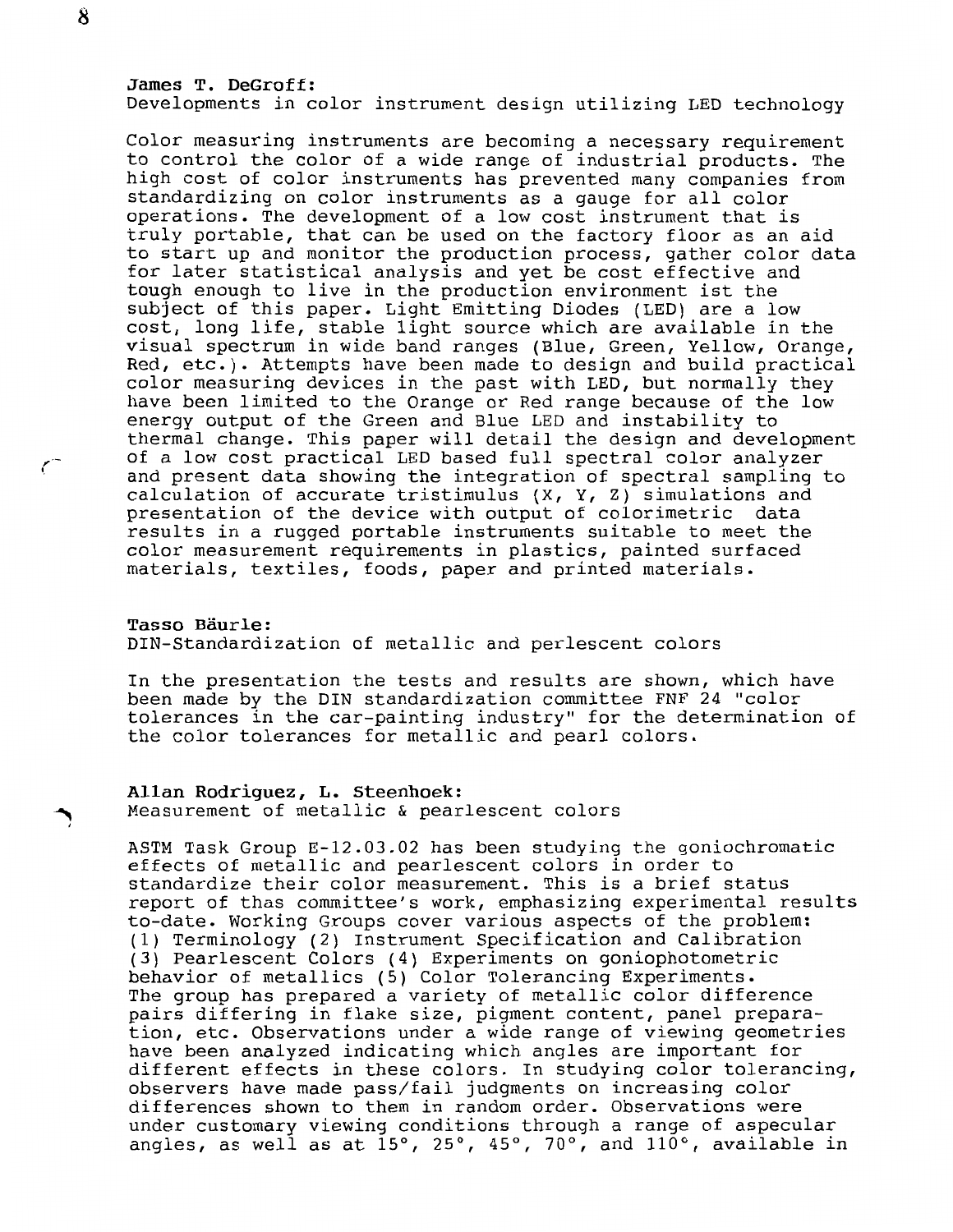current commercial instruments. Logit analysis has been used to analyze the data in terms of CMC and CIE 94 color difference equations, indicating color difference tolerances at each commonly used angle of view. CIE 94 lends itself to better uniformity of tolerance as a function of angle.

# Peter w. Gabel, A. Eberle, H. Pieper: Goniochromatic quality control of pearl pigments

For many years now, pearl pigments, also known as mica pigments IRIODIN, have been used as important colourants for automotive, technical and cosmetic applications. Because of their composition and the resulting multiple reflection of light, pearl pigments create an attractive optical effect which, however cannot be measured with classical instruments. Goniospectrophotometers with different measurement geometries and different concepts are commonly used. This presentatin describes E.MERCK test methods for typical colour measurement problems, as e.g. the validation of an analytical procedure or the current goniochromatic colour control of pearl pigments. Explanations will be given for the interpretation of the test results, comparison of draw-down cards and panel spray-outs, and for the consequences concerning analytical work. Furthermore, results of a Round-Robin Test will be presented and with regard to all these informations requirements to a goniospectophotometer will be discussed.

Gerhard Rösler: Multigeometry color measurement of structured plastic surfaces

Beside effect paints with effect pigments - where multigeometry color measurement is the only way to describe the effects - many other samples such as leather, leather imitation, plastics etc. are difficult to characterize with one measurement geometry only. A systematic comparison of measurement data for d/8 and 45/0 geometry and visual results under different viewing conditions is given. Also a recommendation is given for best measurement results.

## Michael Stein:

 $\cdot$ 

Principles and possibilities of colorimetric formulation for dyes and pigments on wood

Depending on their chemical nature there is a totally different influence of stains to wood. Stains based on solvents like esters or ketones will create a contrast between the hard and the soft parts of wood. On coarse-porous wood like oak or ash a solvent based stain will emphasize the prores: on strong-grained wood like pine or spruce it will create a negative picture of staining. Waterbased stains or stains based on a combination water and alcohol will make the color looking more unique without creating a big contrast. Dyes in a stain will achieve a more brilliant color, pigments will make the color more pale. The influence of the wood-structure is one of the most important items for the measuring of wood. Wood is a natural inhomogeneous material, so that it is impossible to measure its exact color. It is only impossible to keep its mean variation as mall as possible and to compensate the irregularities. There are two important methods to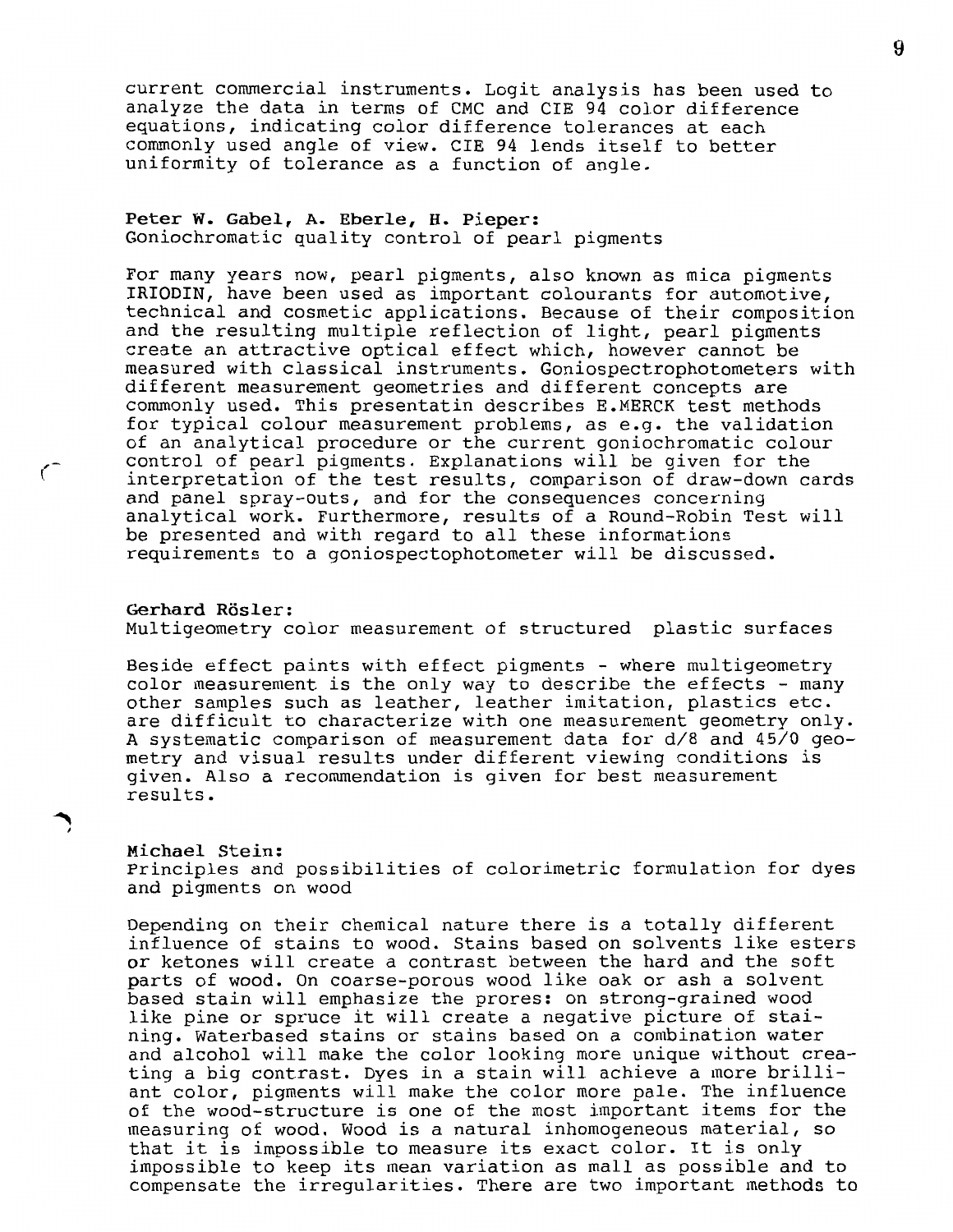achieve this: measuring on a fine-structured part (regular grain with an equal distance of the annual rings) and using a great aperture. Working with a color formulation system the best results will be achieved on wood frome one and the same tree, which is not always possible. Small differences in the appearance can be compensated by measuring the actual substrat. It is not possible to calculate a formula on a totally different wood (database on oak, standard on mahogany). The described system is able to calculate reasonable good matches with regard to one type of wood. It will find the relative concentrations of colorants and will be quite close to the absolute concentrations. A visual correction will be necessary. Nevertheless the calculation system will save about 60 % of time compared to a complete visual match.

# Dazun Zhao, Quanchen Li, Changlu Zhao: Close-loop accurate color display on CRT

Color display on CRT is a technique that has been developed since the 1950's. Along with the progress in computer and monitor performances, this technique is used wider and wider due to its flexibility and controllability, as well as its abundunt colordisplay capability. Computer-aided color design and color vision study are examples of these applications. However, for some studies, e.g. color difference evaluation, the display accuracy in terms of the differences between the chromaticity coordinates of the actually displayed color and of the intended input color are critical. It has been found in those cases that the accuracy is not always sufficient when only conventional CRT colorimetry prediction methods are adopted. A variety of factors should be responsible for this fact, among them the violation of a set of assumptions about CRT, including some constancies and independencies, an which the prediction has been based might be of most importance. To improve this situation, we proposed earlier a CRT display system having a feedback loop, in which the color is first displayed on a CRT according to a conventional open-loop" prediction method, the displayed color is then measured with an accurate color sensor to produce error data regarding the differences between actual and intended chromaticity coordinates, after that the error data are fed back to the computer to modify the original input following an already set algorithm. This process is repeated until the color differences are reduced to within a predetermined tolerance range or a range limited mainly by the accuracies of the sensor and of the digital to analog convertor. In this paper, some improved treatments on the openloop prediction will first be discussed, then the close-loop system comprising a PR1980B Spectroradiometer as the sensor, a SONY PVM-1442 monitor, a PC-486 computer etc. will be described somewhat in detail. The experimental results showing the effects of the accuracy improving will be given.

William Thornton: Colorimetry - then and now

The colorimetry system of 1931 is based solidly on the experimental visual data gathered by David Wright and John Guild; these data are unchallengeable even today. However, the 1931 colorimetry system, built on the Wright-Guild data necessarily included

 $\mathcal{C}$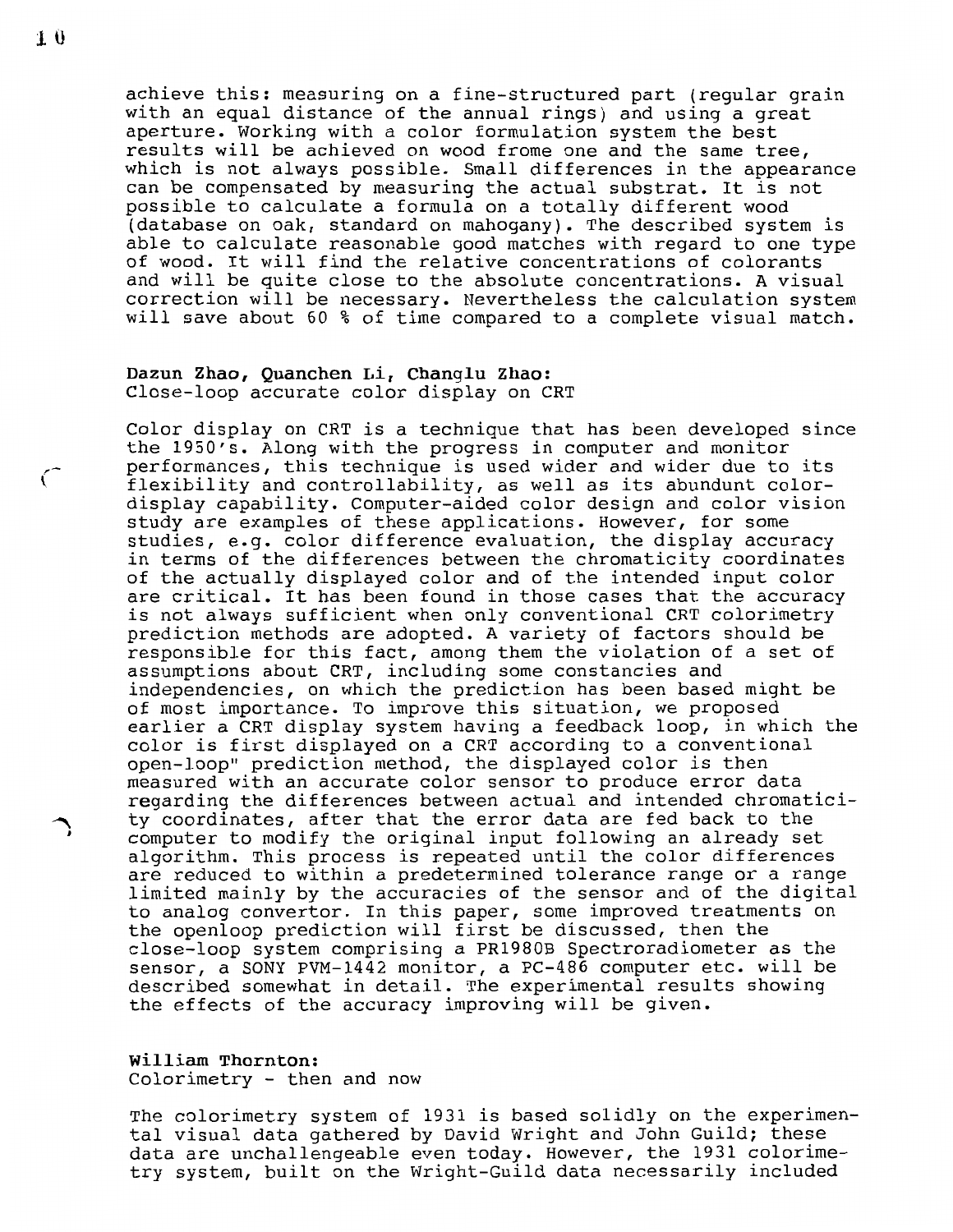unproved assumptions. These assumptions were, at that time, not only essential but even inspired. Yet, in the intervening years, Wright, Guild, Stiles, MacAdam and others have offered warnings concerning these assumptions. Meanwhile, spectroradiometry developed by the 1970s to the point where truly accurate measurement of spectral power content of visually matchingt pairs of lights can now be done. With this accuracy, it is now no longer necessary to make any assumptions at all, in forming an improved colorimetry system. Strong metamerism in pairs of visually matching lights became important first in the lighting industry, then in modern transforming of colored images frome one medium to another. Our work, using accurate absolute spectral power distributions of strongly metameric visual pairs of lights, shows: (1) the now-traditional maximum-saturation color matching functions da not serve well as weighting functions. Computed chromaticities of visually matching pairs are too often very different (10-60 MacAdam jnds). This means that the CMFs do not yield correct results for any visually matching pair of lights, even when metamerism is weak. (2) The MacAdam result that "additivity of brightness" is far from valid is confirmed. (3) Transformability of primaries does not seem to hold in the normal human visual system. From a present database of 2000 strongly metameric, visually matching pairs of lights (field sizes 1.3° and  $10^{\circ}$ , luminances 4 to 100 candela/m<sup>2</sup>) improved weighting functions are being extracted. Errors in computed tristimulus values of visually matching pairs are, so far, reduced by as much as a factor of 20 from those by the CIE Standard Oberservers.

# **Roy** Berns: To optimize or not to optimize  $(l:c)$  ratios

 $\epsilon$ 

Equations such as CIE 94 and CMC inlcude parametric factors, in theory, that account for changes in sample and observational conditions from a set of reference conditions. Defining these factors (i.E. the l:c ratio) is not obvious. Typical industry practice is to set the ratio to 2:1 for either equation based on the textile industry's experience with CMC. Because of the large difference in the lightness  $S_L$  weight between CIE 94 and CMS, this industrial practice may result in poor correlation between instrumental tolerances and visual assessment. A visual experiment was performed to generate a data set to be used in evaluating typical industrial practices. Twenty two observers performed a pass-fail color tolerance experiment for a single high-chroma yellow color center. Thirty two glossy samples varying in all three dimensions werde compared with a single standard. A near-neutral anchor pair was used to define the color-tolerance magnitude. The pooled "pass" response data were used to fit a trivariate normal 95 % conf idence ellipsoid. The chromatiness dimension was well estimated by either CMC or CIE 94. The lightness dimension was poorly estimated by either equation. This was an unexpected result since the experimental conditions were similar to the CIE 94 reference conditions. Evaluating the sampling distribution of the thirty two test samples via a covariance matrix revealed a poor sampling, particularly in the L\*b\* plane This sampling confounded the visual experiment. The visual data were used to optimzhe CIE 94 and CMC equations where the l:c ration and the commercial factors were adjustable parameters. The resulting equations demonstrate the large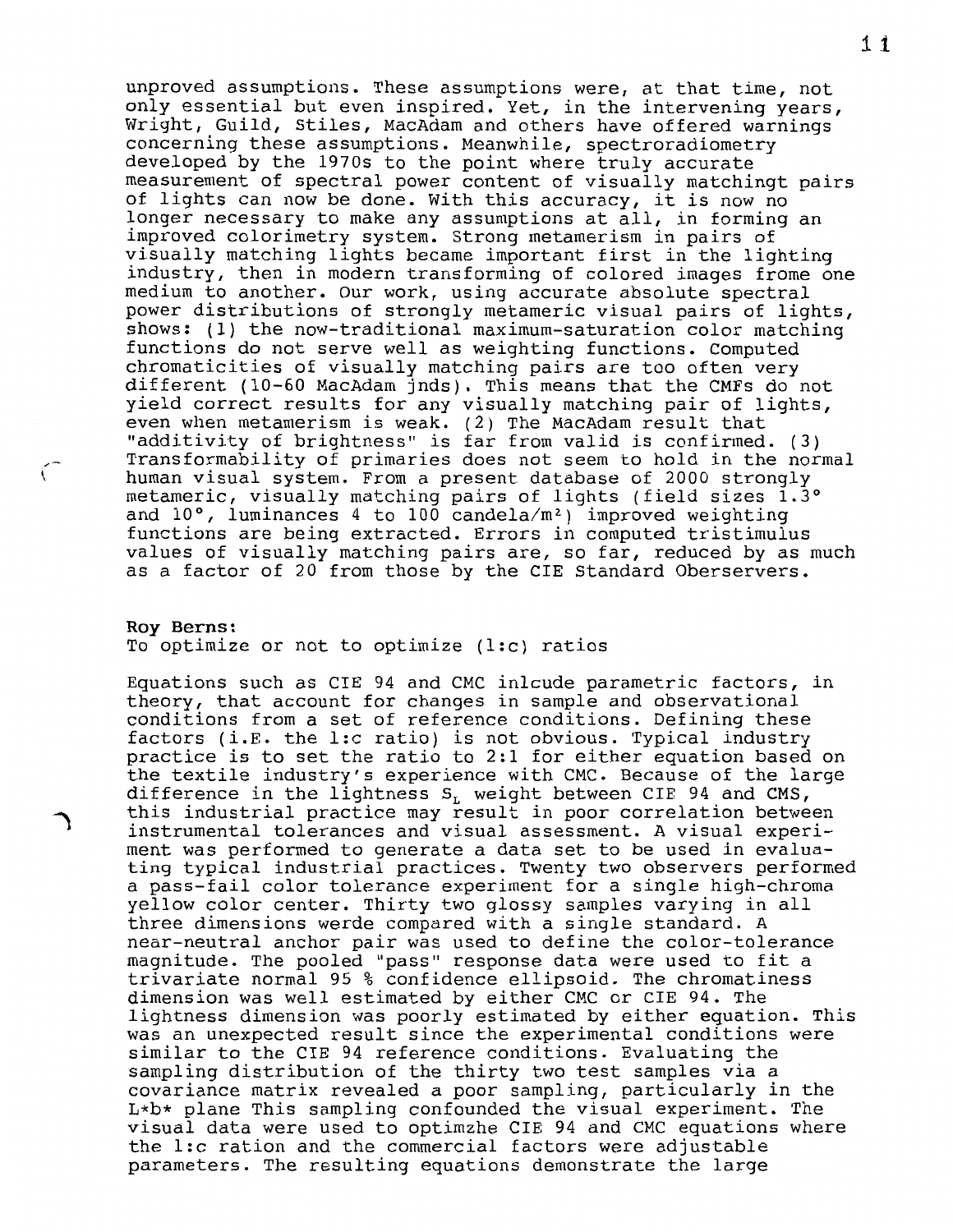difference in the lightness weight. Because industrial tolerances are usually based on a single observer, ellipsoids and optimized equations were fit for four observers with the same number of pass-fail responses. The results will be shown for the CIE equation. It was concluded that one should not change the parametric factors in a color-tolerance equation or derive a new equation (the emerging practice of derving "super ellipsoids") based on a single observer's visual responses. Care should be taken using historical or experimental data that the samples are well distributed in all three dimensions in color space. The use of covariance matrices and data visualization are convenient tools to evaluate sampling.

# **Klaus Witt:**  Linearity of grey scale with small stepwidth

The perceptual magnitude of small colour differences and their relation to colorimetric measures very often is studied by grey scale assessment. The grey scale should provide for an equal perceptual lightness stepping as a measure of the wanted quantity. In many cases the Weber-Fechner law is taken to be valid, however, the experimental plan may provide for deviations due to background, sample size, sample separation etc. We started an experiment of scaling small colour differences with this method and constructed a grey scale with approximate logarithmic, small lightness stepping. The linearity of this grey scale was tested under the conditions of the experimental plan of colourdifference scaling. Several observers made judgments by magnitude estimation of steps against a reference step. Results will be discussed for linearity and variability of observers.

# Ernst Rohner, D.C. Rich:

An approximately uniform object colour metric for industrial colour tolerances

Recently, CIE Technical Committees 1-27 "Parametric effects in colour difference evaluation" and 1-29 "Industrial colour differences" have issued reports and recommendations. The recommendations in these reports describe procedures for modifying the size or spacing of colour differences projected onto object colour space by the CIELAB colour difference metric. The modifications compensate for the texture of the object and for local nonuniformity of the CIELAB metric. These reports, along with the world wide acceptance of the CMC colour tolerance equation, have made possible the disclosure of a previously proprietary colour tolerance equation. This Datacolor equation has had many years of field testing with excellent results and several favorable published comparisons against the CMC and M&S equations. Within the last two years, several modifications have been added to the Datacolor colour tolerance equation. These modifications are both mathematically and psychophysically fundamental. The modifications are not merely empirical adjustments to the local CIELAB spacing, but are indeed, reversible mathematical transformations of the CIELAB metric that derive a more nearly uniform metric for object colour space. This results in a colour difference metric which conforms to the Weber-Fechner law and is both locally and globally approximately visually uniform. This implies that this

 $\int_0^1$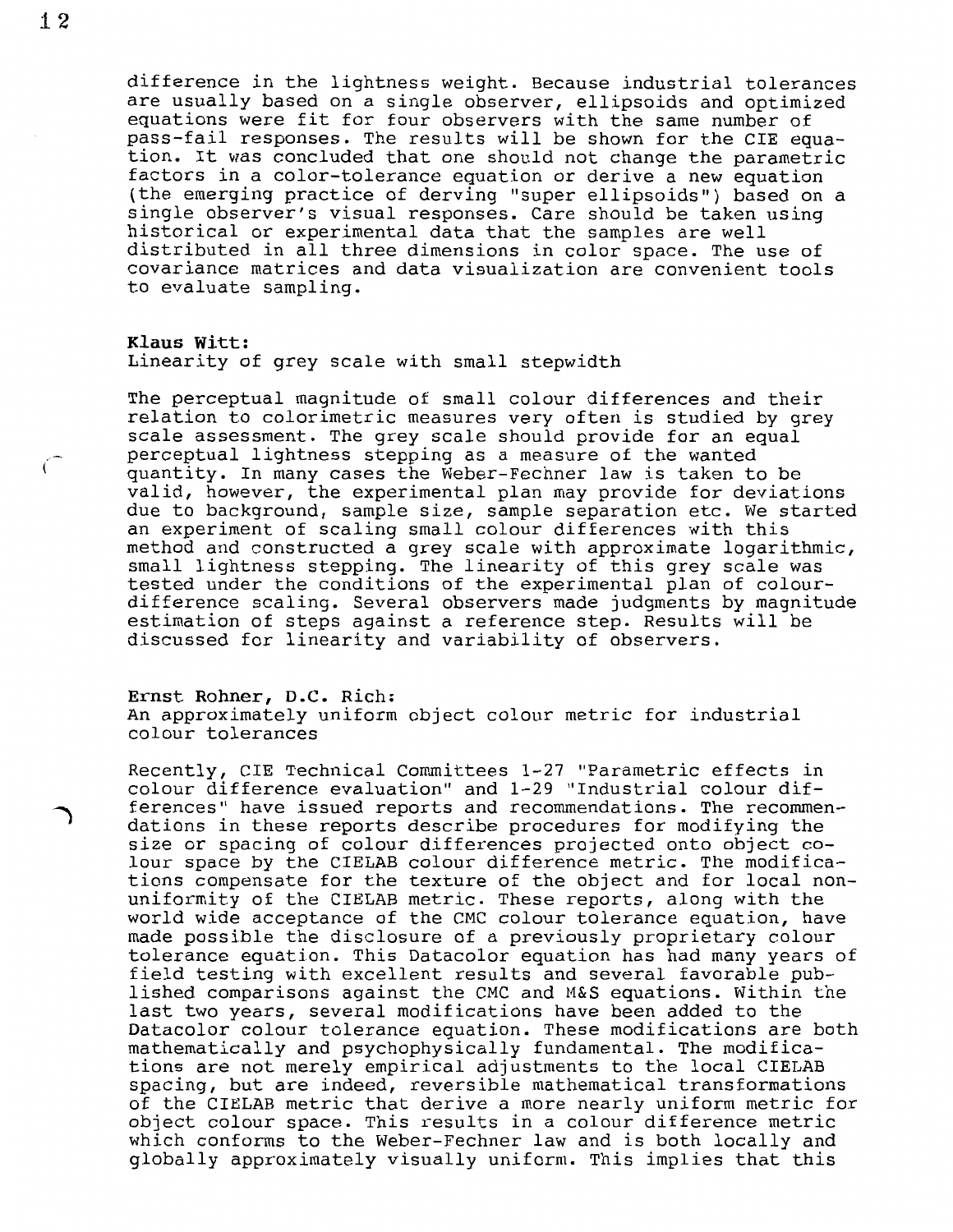metric, unlike CMC, M&S and TC 1-29 allows the interchance of the standard and batch in a colour difference pair with no change in predicted colour difference. The background and basis for this new metric will be presented along with results of calculations that illustrate both the uniformity of the metric and its utility in the setting and evaluation of industrial colour tolerances.

# E. Bernabeu, J.M. Zoido, F. Carreno: Some considerations on MacAdam's ellipses

A systematic analysis of the results obtained by MacAdam (1942) is presented. We repeat the calculations with the aid of a computer using the data supplied in his paper and the same equations. Significant differences emerge between the results obtained by us and those given by MacAdam. The discrepancies arise from the fact the straight lines on which he carried out the different color matchings around a given chromaticity do not have a common intersection that could be considered as the center of the ellipse. A detailed study of the data lead us to question the geometry and the size of the curves of equally noticeable chromaticity differences proposed in MacAdam's original study. From the results obtained by us in our study we conclude that from MacAdam's measurements it is not possible to deduce that the curves of equally noticeable chromaticity dif ferences are ellipses. A question emerges that should be analysed from both a theoretical and an experimental viewpoint: should the curves of equally noticeable chromaticity differences be greater than those given by MacAdam?

Claudia Oleari: Uniform-scale chromaticity diagram by von Kries-invariant-logarithmic transformations for foveal vision

The non-unformity of scale in the usual chromaticity diagram is an old practical problem in colorimetry. A solution is given by our new angular hypothesis about the co-tangents of proper angles defined on a plane of the tristimulus space that can be related to the cone-activation ratios. The results of first analysis our carried out on the MacAdam ellipses are confirmed by the new chromatic-discrimination ellipses, that we obtained by a CRT monitor in different viewing situations (different surround and test-field luminances and different surround chromaticities). The results are: 1) chromatic uncertainties properly evaluated on the ellipses are represented by Weber fractions of the cone-activation ratios; 2) each chromatic mechanism consists of two parts separated by a neutral point; 3) the chromatic response functions are logarithms of proper cone-activation ratios of the test field and of the surround; 4) these functions are von Kries-transformation invariants; 5) these functions for monochromatic stimuli seem like the potentials of the C-type horizontal cells of the retina; 6) a uniform-scale chromaticity diagram at constant luminance exists for each viewing situation; 7) the wavelength discrimination for trichromats, deuteranopes and tritanopes, the constant hue loci and the chromatic purity are predicted in agreement with the experience; 8) hue shift exists between chromaticity diagrams related to different viewing situations and recall the Bezold-Brück effect.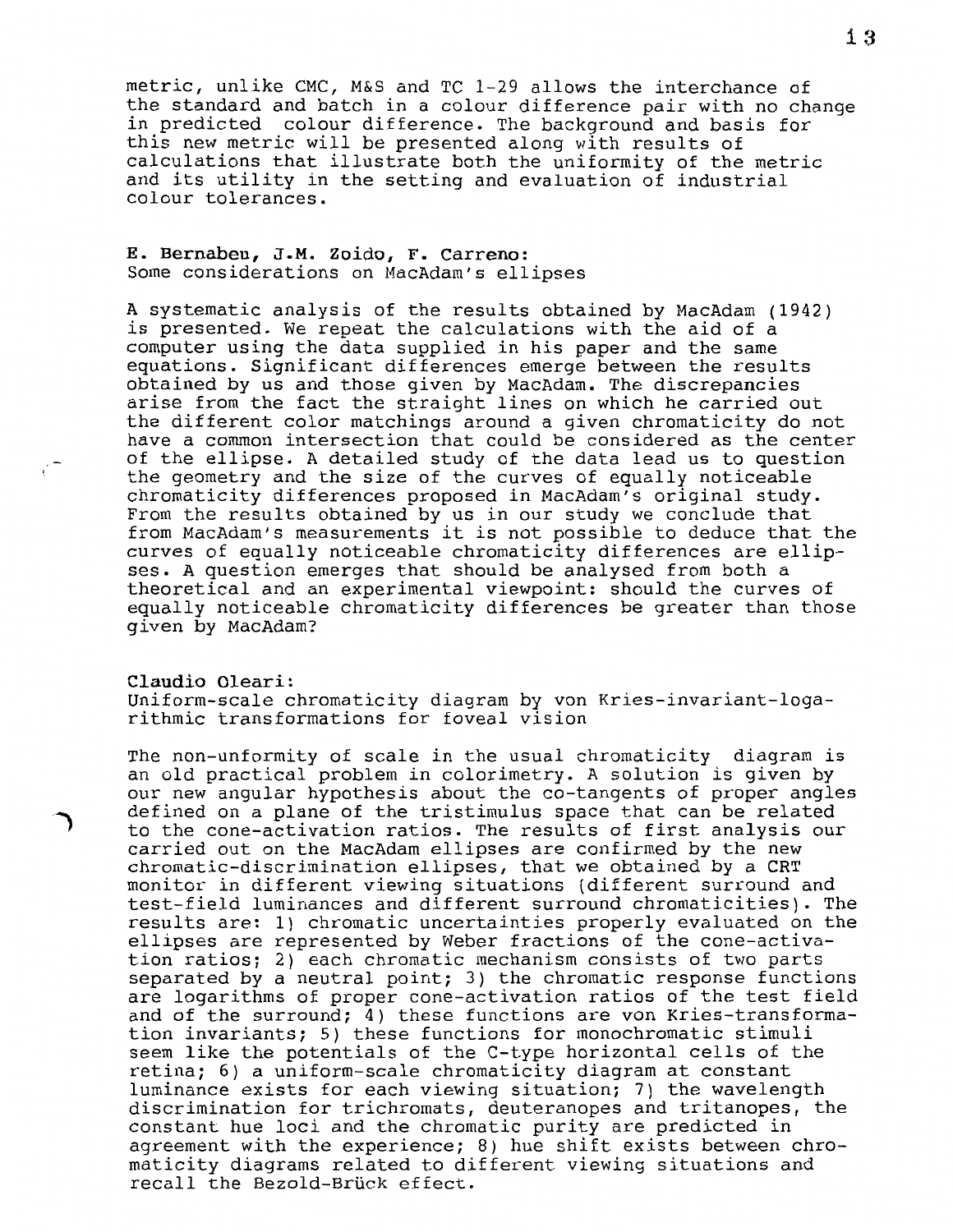According to the colour law in itself, "WYZ-Colour Storehause" can distinctly and methodically hold 3 060 300 pieces of colour with the computer's ability of identifying the colours accurately. The numeric data of colour cell for each colour block can give the colours composition, which provide detailed data for colorimetry and computerization.

# Jochen Antkowiak, L. Grambow:

A method of color renderings optimization of CRT-TV monitors by means of electronically generated test colours and test pictures

A method is presented to measure the colour rendering properties of monitors based on the EBU test colours. Thus the same test colours are used as for testing electronic cameras. This offers the possibility to evaluate the quality of rendering. The input signals for testing the monitors are generated by a programmable TSG. It provides signals corresponding to the defined colours and luminances of the original EBU colours. Additionally test colours of 10 % luminance are generated. After adjusting the white areas of the monitors to be tested according to D65 within narrow tolerances the measuring of the screen colours is carried out by a precision colour meter in darkness. Switchable combined test pictures are used to adjust brightness and contrast of CRT. These test pictures contain 100 % and 2 % luminance areas on the left/right of the picture middle (or vice versa) and a black surrounding. So it is possible to control the adjustment at the same defined place on the screen with a luminance meter exactly. To enlarge the peak luminance, up to now usually limited to 80 cd/m2 , by retaining a good colour rendering additional test pictures were created for estimating the permissible peak luminance. Therefore centred white areas with a 10 % to 100 % screen coverage are generated successively and the luminance is measured in the centre of the screen. If the luminance is chosen above the limit it is decreasing impermissibly in the consecutive test procedure. For the instance of a well adjustable high-end monitor it is shown how to vary the peak luminance from 60 cd/m2 to 225 cd/m<sup>2</sup>, to find out the optimum at 180 cd/m<sup>2</sup>, and to achieve a Colour Rendering Index of 90 both for bright and dark EBU test colours. Using this adjustment both a 10 % colour bars test picture and a 50 step linear perception staircase signal picture give a correct reproduction. These last mentioned test pictures exhibit a high criticality and give the opponunity to percept unexact monitor adjustment just by subjective assessment of the pictures on the CRT screen. Finally, the influence of mismatching the brightness corresponding to a gradation failure is investigated concerning the decline of colour rendering.

# Patrick G. Herzog: Analytical color space transformations

An analytical method for the transformation of color spaces is presented. It is shown that the method can be applied to the analytical representation of color gamuts of reproduction devices. The analytical transformation has the following advan-

 $\mathcal{C}$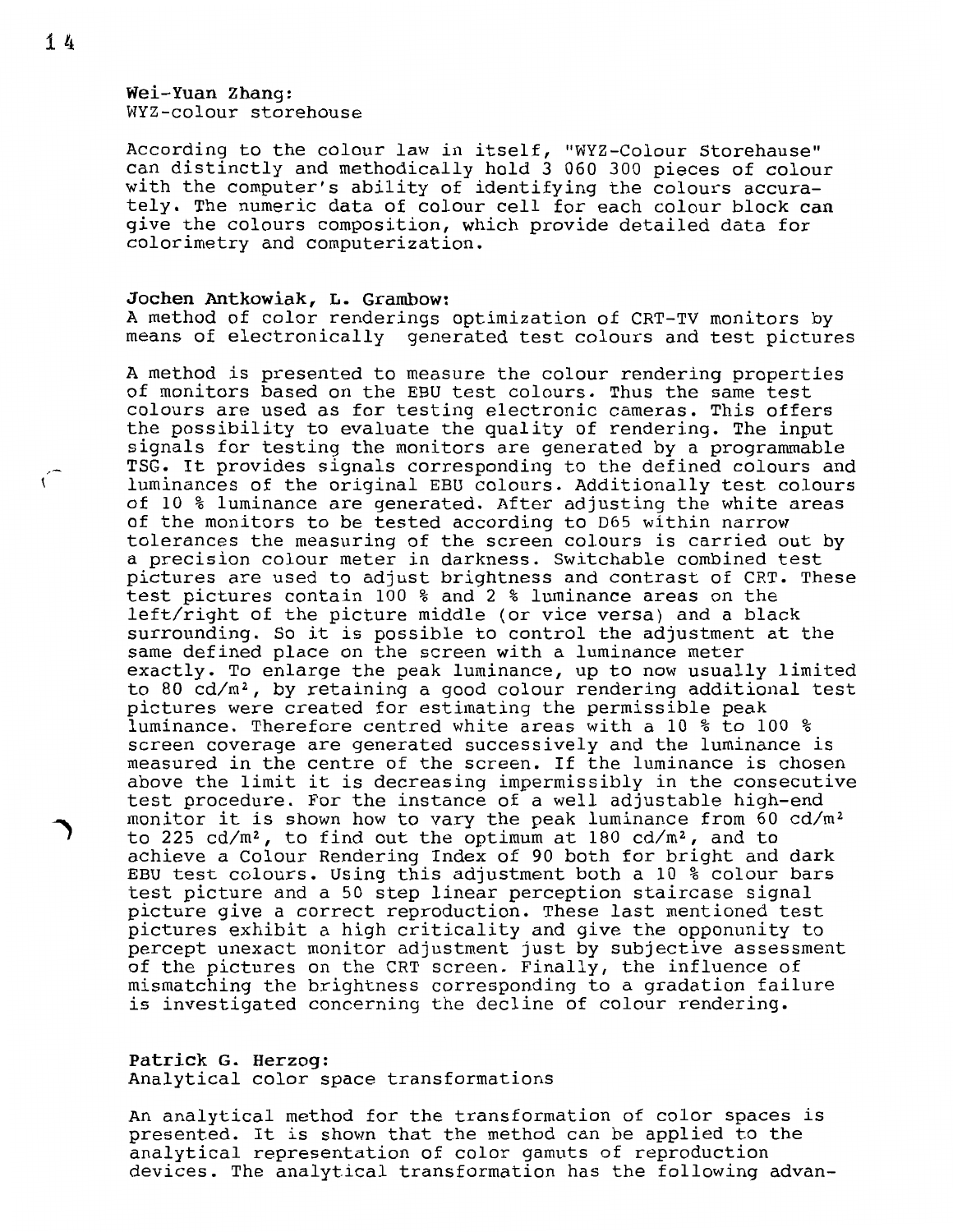tages: 1. Representation of edges and corners is especially accurate in opposition to traditional methods like Fast Fourier Transform or Karhunen Loéve Transform. 2. The method contains an inherent interpolation as it is analytical. 3. No numerical methods like interpolation or inversion have to be applied, so output devices can be calibrated analytically. Using the method for the analytical representation of color gamuts has the following advantages: 1. Any of the known color spaces (e.g. CIELAB) can be used for the representation of color gamuts. 2. As the representation is very compact it is excellently suited for storage and transmission of gamuts together with color images. 3. No mathematical case discrimination between adjacent planes is necessary as opposed to other analytical methods. 4. Gamut mapping can also be carried out analytically in the future.

# **Raimondo Schettini, B. Barolo, E. Boldrin:**  Cross media color reproduction by neural networks

**j** 

Ideally, one would like to be able to objectively quantify and reproduce the appearance of an original on different media or devices. Unfortunatley, our knowledge of the mechanisms of vision and models derived from them have not yet enabled us to completely master the phenomenon of colour perception and deal successfully with all the subjective and environmental factors influencing it. A practical approach to the accurate rendering of colour images on displays, integrating colorimetric and interactive methods by means of artificial neural networks, is proposed here. This method could substantially benefit CAD and multimedia systems by offering an accurate cross-media colour matching requiring minimal low cost equipment, and little effort on the part of the user. To obtain cross-media colour reproduction the devices are calibrated colorimetrically and the CIELAB colour appearance model is adopted. We relate non-colorimetric scanner outputs with CIELAB standard coordinates by mean of a feed-forward neural network trained by back-propagation. The training set the algorithm uses is the ANSI IT8 colour target as this has been specifically designed for scanner calibration. Since the context in which colour images are viewed on the monitor is very different from the context in which originals are normally seen, this approach does not garantee that the colours will be perceived to be exactly the same. We have therefore applied the original Kanamori and Kotera's idea on selective colour editing and developed of a soft colour cluster editor based on visual interaction which allows the user to correct or modify, in a friendly and effective way, the image appearance on the display until a satisfactory visual matching with the original is obtained. A second feed-forward neural network is then trained to learn the user's corrections. The implicit mapping coded in the neural network is applied to correct subsequent colour images to be reproduced on the screen. The user is still allowed to modify the colours proposed: when a significant number of new mappings have been defined, the user can re-run the learning phase (this last step can be repeated during the image acquisition phase until no further corrections are necessary). Among the several factors not provided for to date and with which this method is be able to cope are: 1. calibration erros; 2. differences in colour appearance caused by the mode of perception, surface properties, the observer's state of adaptation, etc.; 3. subjective factors influencing the match which can not be explicitly taken into account.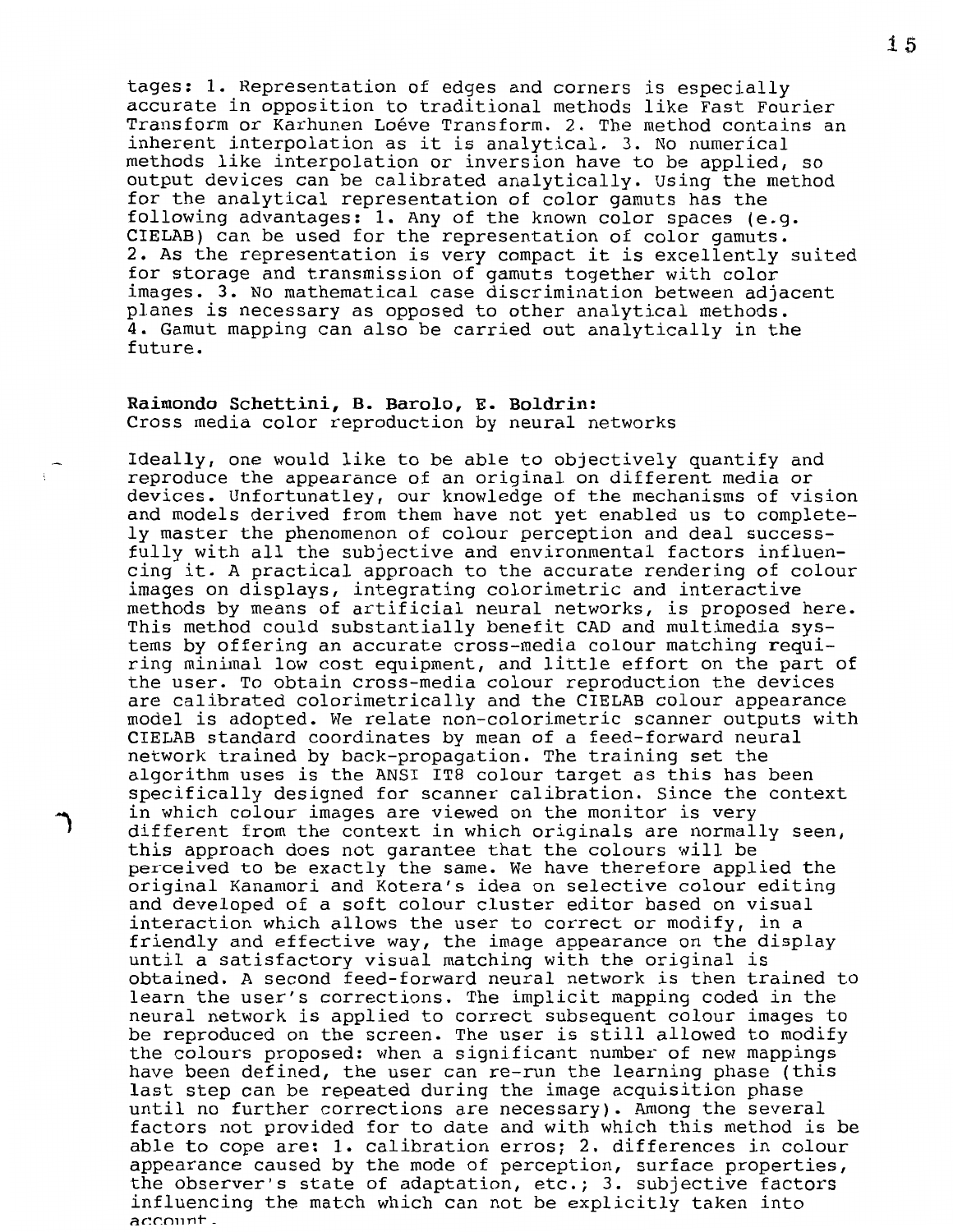Paola Campadelli, F. Castiglioni, R. Schettini: Nominal color coding by Hopfield net works

The experimental evidence that color greatly increases the observer's understanding of the information contained in a picture and his capacity for remembering it, has led to assigning color a fundamental role in conveying qualitative information in graphical environment. Nominal color coding is widely used by the image processing community to represent the output of a classificationsegmentation process. In this contest a serious problem arises because the chosen color must be displayed together and assigned to classes composed of regions of different size and morphology. The user must take into account the characteristics of the image (the number of classes, the links between them, and the geometric and topological features of the regions that belong to the different classes) so that the association of classes with colors produces a readable, pleasant coded image. Although some systems have been proposed to support the user in color coding, these are mainly based on a trial-and-error approach and demand a concerted effort on the part of the user. In order to automate color-class association we have proposed a suitable description scheme for both the color set to be used and the image to be coded. Exploiting this description we have then def ined a suitable energy function for Hopfield's neural networks. The aim is to assign more "conspicuous" colors to less "visible" classes, attributing highly contrasting colors to classes with an high "adjacency". We assume that the image to be coded contains N classes, that each class is composed of a variable number of regions having different characteristics, and that the color set to be used in coding has been already selected by the user according to some criteria. Since the lightest and most highly saturated area of a color display immediately draws the user attention, we define the evidence of a color as combination of its lightness and chroma. An automatic evaluation of the image to be coded obviously requires a description of the images itself. The data structure used to represent regions and their relationships is the Region Adjacency Graph, in which each node represents a region, and two noded are description of the region (relative area, perimeter, compactness and thickness) and a class label, while with each arc the degree of adjacency of that pair of regions (relative perimeter that the two regions share). Experimental results to confirm the feasibility of the method will be presented.

# Thomas Keusen, B. Hill, F.w. Vorhagen: A solution to color problems in open system architectures

A main problem of electronic color reproduction is that of color equalization between the reproduced and original colors of a document. Basic problems of todays electronik color systems with three-channel color analyis in scanners are the following:<br>- Spectral characteristics of the light source of a scanner cannot be seperated from the color analysis so that the results are device-dependent. - Systematic errors result from deviations of the three-channel filters from theoretical spectral matching curves. Error reduction by subsequent electronic signal processing is document-dependent. - Practical sensitivity curves deviate more or less from each other and from one scanner to another producing unkwown errors. Even if the sensitivity curves are correct, the anlalysis is only true for the standard obser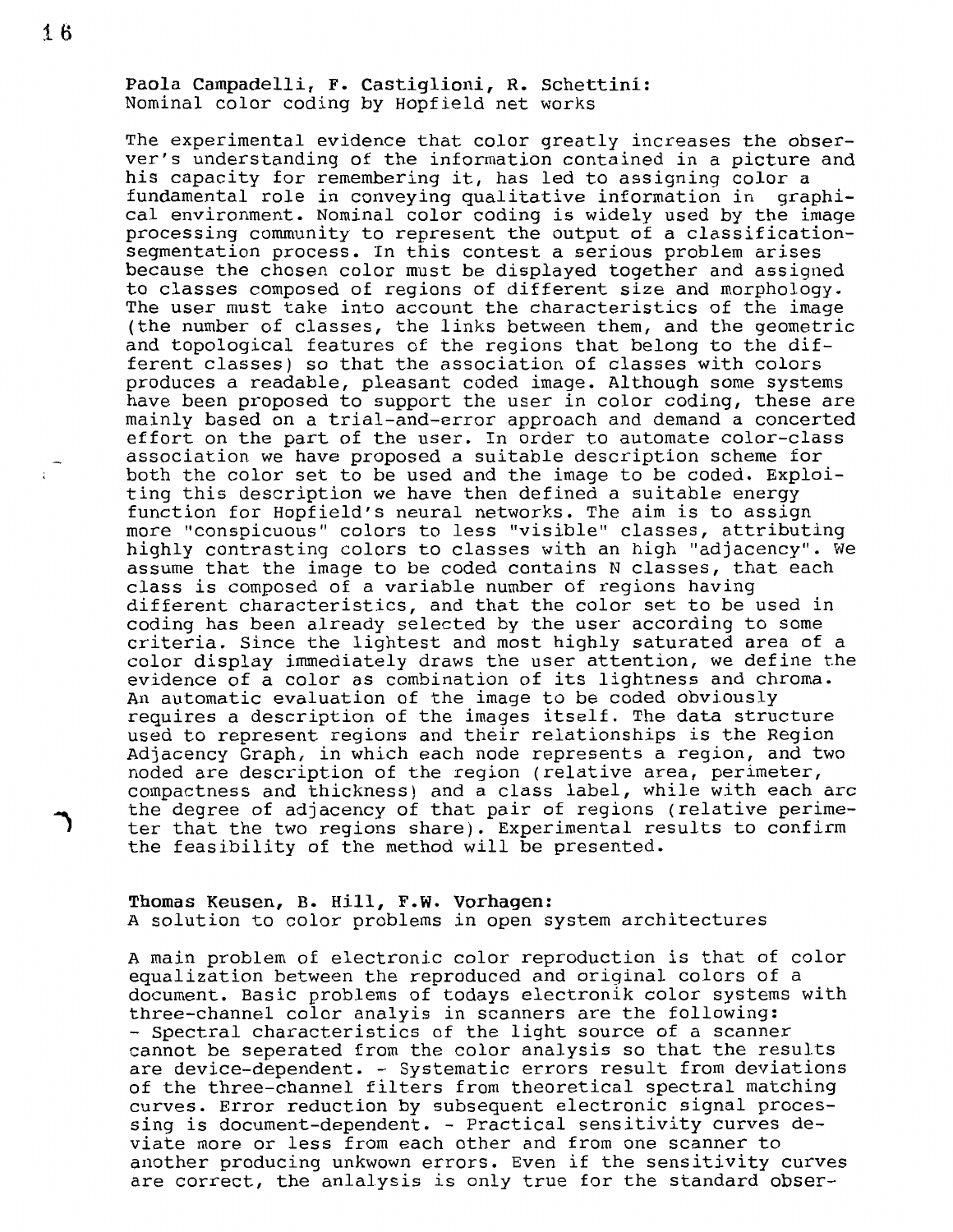ver. - Color interfaces using non-standard color description often lead to additional errors in todays systems. Even interfaces using standard tristimulus values X,Y,Z or CIELAB are illuminant-dependent. lt is proposed to solve the essentaial problems by introducing a multispectral technology for scanning the spectral information of documents and transporting the complete multispectral information via communication net to the receiver, where a better reproduction from the spectral information with a common printer or display is possible. In future, it will perhaps be possible to reconstruct the remission curve of the document by multispectral printing. Then the reproduction will be correct for all observers under all illuminant. The document-independent and device-independent color analysis system is realized with a multispectral CCD-cmera, which samples the remission curves of each pixel in a document with 12 interference-filters rotating in front of the CCD-chip. It will be shown, that with 12 interference-filters used for sampling, all the sampled and reconstructed remission curves of investigated data show reconstruction errors lower than the threshold  $\Delta E_{ab} = 1$ (CIE 1976) using a correction method called Modified Discrete Sinus Transformation (MDST). It is not possible to reduce the number of filters further as long as the simple spectral geometry of interference-filters is applied. Different technical realizations of such concepts of a multispectral color analysis are possible. The high amount of source data for multispectral color representation can be reduced remarkably by introducing data encoding. At the Technical Electronics Institute an efficient multispectral encoding format has been developed, which reduces the number of necessary values for one pixel remarkably to 6 on one hand and which is directly compatible to the conventional tristimulus color valus an the other. More compressing is expected if typical frame encoding methods are applied to the encoded multispectral frame information. An estimation of the increase of the data volume which results from an expansion of the compressed tristimulus to the compressed multispectral data format leads to a factor of only 1.5. With the specific feature of compatibility to conventional tristimulus color description, a conventional printer or monitor must only cut the first three values from the multispectral data set and for an easy and rough preview or a first look at a monitor, no complicated reconstruction and calculation is necessary. But it is possible also to reconstruct the complete reflection curve of each pixel and optimize the reproduction system, to get high quality color reproduction. A complete laboratory system with a multispectral camera is presently under investigation at the Technical Electronic Institute (ITE), Aachen University of Technology. Further optimized data encoding for image transmission is studied in cooperation with the Institute for Communication Engineering (IENT), Aachen University of Technology.

Horst Scheibner, A. Orazem: On a deuteranope's foveal opponent-color vision

By means of a visual Guild-type tristimulus colorimeter, which was operated with reference to W.D. Wright's trichromatic (R,G,B)-system, the missing colour (Fehlfarbe) of a deuteranope was measured. The interpretation of the missing colour as a one-dimensional mapping kerne! allowed to map the trichromatic instrumental (R, G, B)-system onto a deuteranopic instrumental

*11*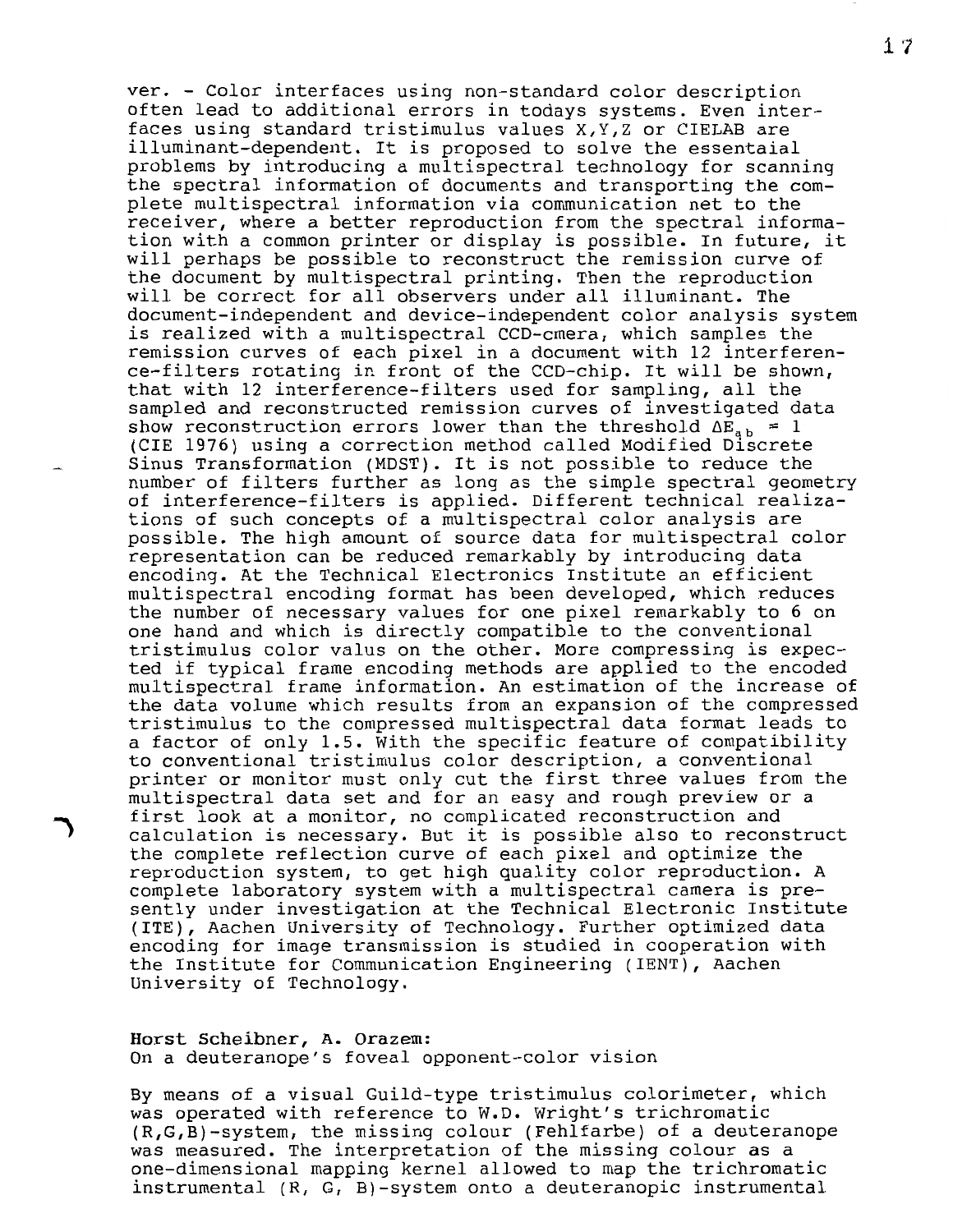(B', R')-system. The application of two perceptual criteria: a) "neither blue nor yellow", b) "heterochromatically equally bright", resulted in two deuteranopic referential confusion lines: 1) the neutral zone, 2) the (imaginary) alychne trace. This was equivalent to establishing a deuteranopic opponentcolour system  $(K,L)$ , where  $K = blue$ -yellow chrominance and  $L =$ luminance. The introduction (from the literature) of a trichromatic fundamental system  $(P, D, T)$ , where  $P = "red"$  cone excitation,  $D = "green"$  cone excitation,  $T = "blue"$  cone excitation, and the application of Arthur König's (1886) hypothesis of a "loss" deuteranopia (P, T) allowed to formulate a linear excitation transfer from  $(P, T)$  to  $(K, L)$ . The quantities (K, L), "deuteranopic opponent distimulus values", correlate perceptually with blue-yellow chroma and brightness.

# Anders Nilsson, T. Hard: Upgraded quality for colour samples

NCS is a internationally used colour notation system and is the national standard in Sweden, Norway and Spain. The notation is based on normal language for colour, bis this reason it is a "natural", user-oriented and user-friendly colour notation system. The NCS notation can be obtained for any surface colour by use of the NCS measurement program. Scandinavian Colour Institute AB have produced the NCS colour samples since 1979. The NCS Edition 2 colour samples was released in January 1995. The main changes in the new edition are as follows: 1. Replacement of environmental harmful pigments in the colour samples (e.g. lead and cadmium) 2. Extension of the number of NCS colour samples up to 1750 different colours 3. Smaller tolerances against the aim point 4. Smaller reproduction tolerances. There are two different tolerance demands on NCS samples, first the nominal tolerances against the aim point, second the reproduction tolerances against the NCS primary standard. The nominal tolerances are defined in the NCS colour space around selected aim points. The NCS primary standard is produced to fall inside these tolerances. The NCS primary standard for each colour is stored at SCI and measurement values for it, traceable to the NCS reference spectrophotometer (Zeiss DMC26 at SCI), is stored in a database. These are the common reference for all production and control of the NCS colour samples. There are several steps in the control process when producing NCS colour samples: 1 The first step is the Mix. Draw downs from the mixing are checked and should be accepted before coating is started. Match is normally not accepted with higher deviation from the standard than 0.3  $\Delta E_{CMC}$ 2. 2 The second step is the coating. Accepted difference is normally 0.5  $\Delta E_{CMC}$  3 The third step is the control of the final production by sampling. 4 For the product NCS Standard, individual control of every delivered sample is performed, for other products delivery control is performed by sampling. "NCS-standard" is a new product since 1995. It contains individually measured and checked samples for every NCS standard colour.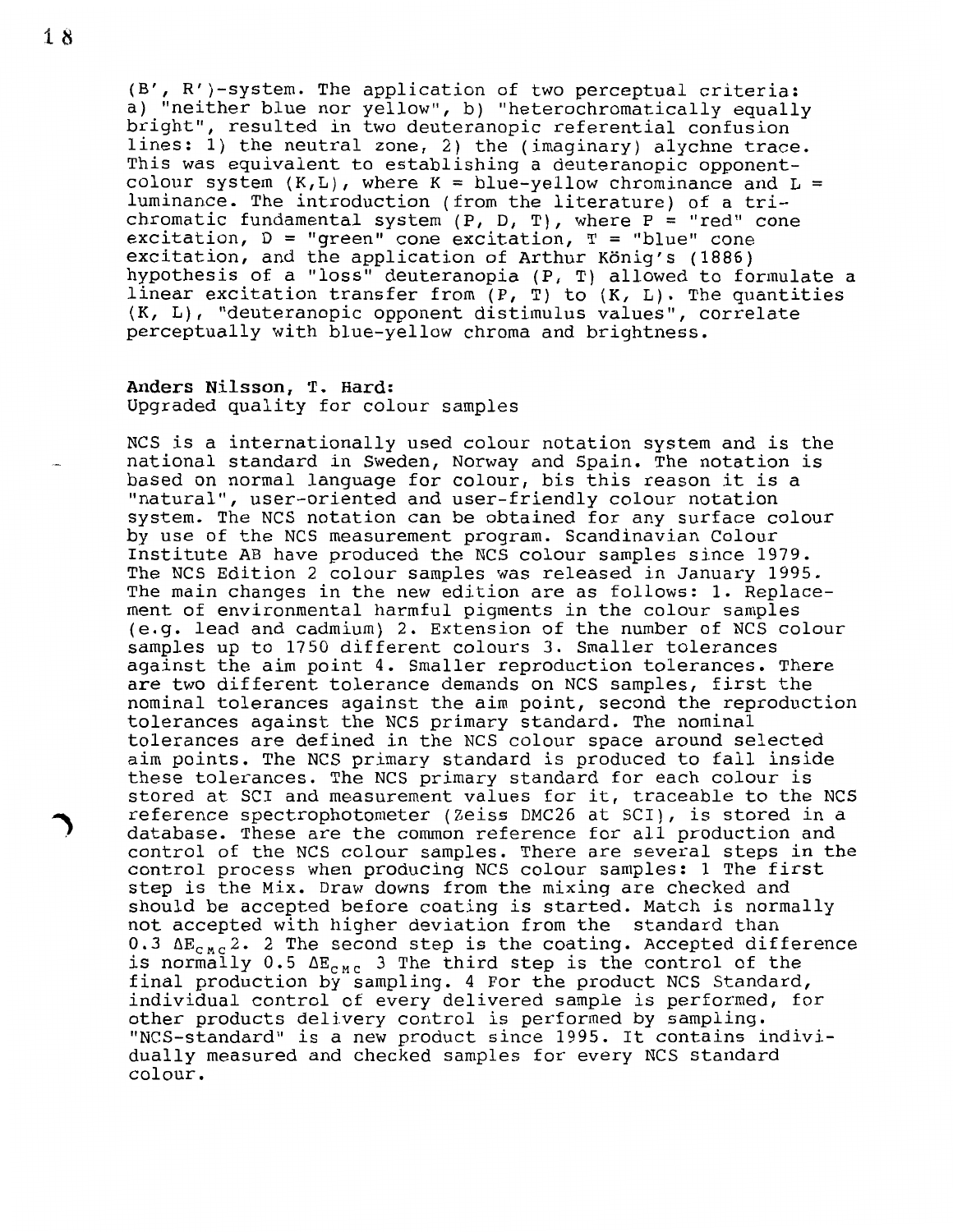**Pei-Yu Zhang:**  Error of HSB color model

The HSB color model widely used in the computer softwares was analysed in this paper. This paper has proved that the HSB color model mainly embodies the mathematical law and presents the property of color light. The numeric data of color cell of HSB color model can't reflect accurately the color's features and the appearances of color. There is a difference between the numeric data of color cell and human's visual sense.

**Todor Kehlibarov, L. Yourukova, K. Kolentaov:**  Brightness and color characteristics of chibrid AC EL structures

The so-called AC EL cells (Hybrid alternativy current electroluminescent structures) can be used for the purposes of the special lighting and advertising technique. In the paper the brightness and color characteristics of new developed AC EL cells with green, yellow, red and white emission will be reported. A comparison of the characteristics of the AC EL cells is made and *(* factors for the changing of color and brightness parameters, as well as for stabile brightness and color. Using moderne colorimetry in our investigations give a new way for application and control in technology for thin layers and structures by measuring color and brightness.